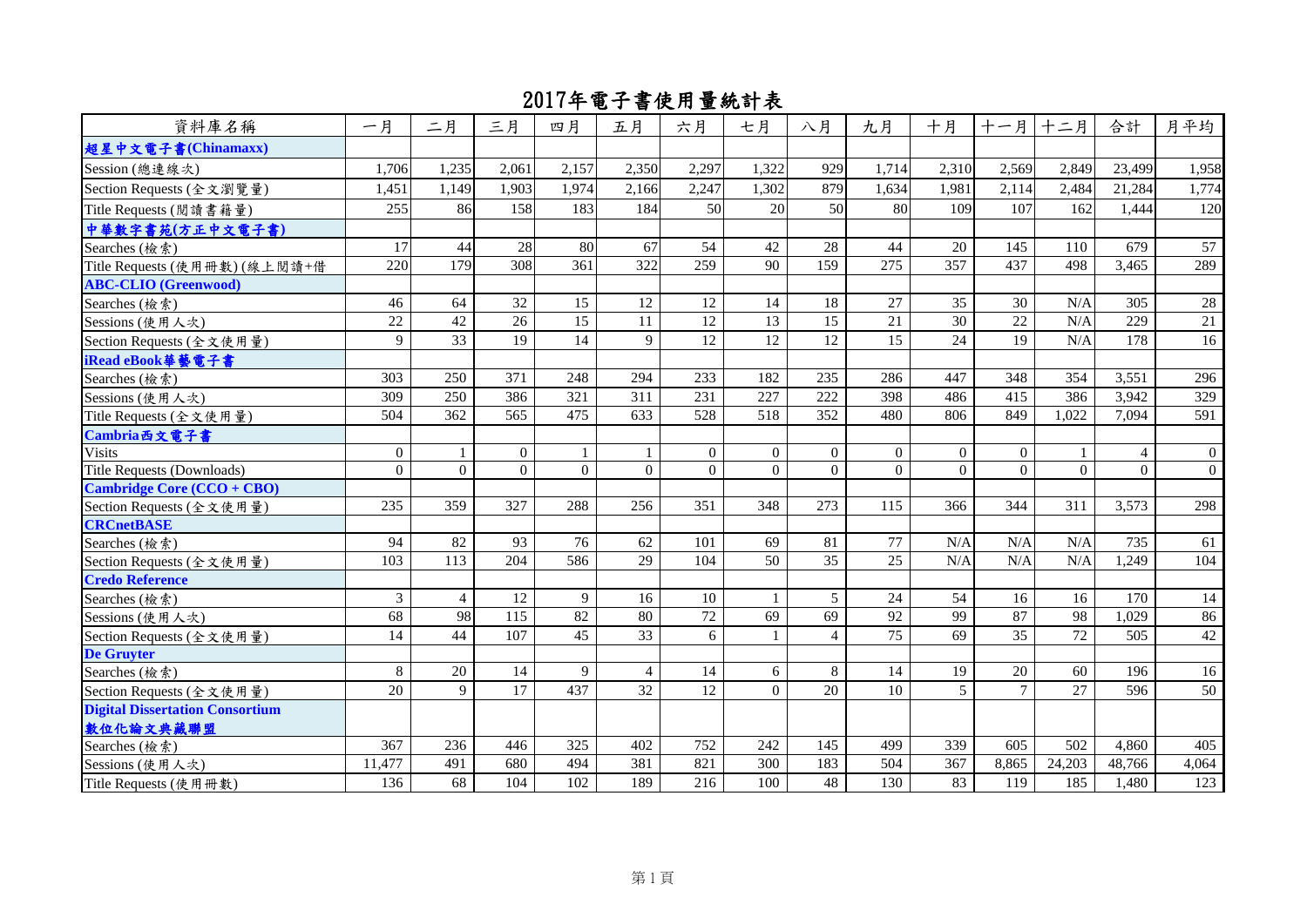| 資料庫名稱                                    | 一月             | 二月             | 三月             | 四月               | 五月             | 六月             | 七月             | 八月             | 九月               | 十月             | 十一月             | 十二月            | 合計             | 月平均            |
|------------------------------------------|----------------|----------------|----------------|------------------|----------------|----------------|----------------|----------------|------------------|----------------|-----------------|----------------|----------------|----------------|
| <b>Early American Imprints (EAI)</b>     |                |                |                |                  |                |                |                |                |                  |                |                 |                |                |                |
| 國科會圖書計畫電子書                               |                |                |                |                  |                |                |                |                |                  |                |                 |                |                |                |
| Searches (檢索)                            | 41             | 29             | 42             | 45               | 27             | 26             | 27             | 28             | 29               | 34             | 30              | 33             | 391            | 33             |
| Section Requests (全文使用量)                 | $\tau$         | 3              | 45             | 11               | 40             | $\overline{2}$ | $\mathbf{1}$   | 3              | 3                | $\overline{5}$ | $\overline{32}$ | 23             | 175            | 15             |
| <b>Early English Books Online (EEBO)</b> |                |                |                |                  |                |                |                |                |                  |                |                 |                |                |                |
| 國科會圖書計畫電子書                               |                |                |                |                  |                |                |                |                |                  |                |                 |                |                |                |
| Searches (檢索)                            | $\overline{0}$ | $\overline{0}$ | $\overline{0}$ | $\overline{0}$   | $\overline{0}$ | $\overline{0}$ | $\overline{0}$ | $\overline{0}$ | $\boldsymbol{0}$ | $\overline{0}$ | $\Omega$        | $\overline{0}$ | $\overline{0}$ | $\overline{0}$ |
| Sessions (使用人次)                          | $\overline{0}$ | $\overline{0}$ |                | $\overline{2}$   | $\mathbf{1}$   | $\mathbf{0}$   | $\mathbf{1}$   | $\overline{2}$ | $\overline{1}$   | $\overline{0}$ |                 | $\overline{2}$ | 11             | 1              |
| Title Requests (使用冊數)                    | $\overline{0}$ | $\overline{0}$ | $\overline{0}$ | $\overline{0}$   | $\Omega$       | $\theta$       | $\overline{0}$ | $\Omega$       | $\mathbf{0}$     | $\Omega$       | $\Omega$        | $\Omega$       | $\theta$       | $\overline{0}$ |
| ProQuest ebook Central西文電子書              |                |                |                |                  |                |                |                |                |                  |                |                 |                |                |                |
| (原ebrary與EBL)                            |                |                |                |                  |                |                |                |                |                  |                |                 |                |                |                |
| Searches (檢索)                            | 355            | 87             | 323            | 123              | 142            | 170            | 133            | 85             | 375              | 206            | 128             | 290            | 2,417          | 201            |
| Section Requests (全文使用量)                 | 6,770          | 1,939          | 3,971          | 2,077            | 2,403          | 2,359          | 1,826          | 1,317          | 4,588            | 3,371          | 2,988           | 3,645          | 37,254         | 3,105          |
| Title Requests (使用冊數)                    | 17             | 21             | 72             | 35               | 40             | 35             | 23             | 29             | 103              | 53             | 30              | 45             | 503            | 42             |
| <b>Emerald</b>                           |                |                |                |                  |                |                |                |                |                  |                |                 |                |                |                |
| Section Requests (全文使用量)                 | 93             | 51             | 102            | 65               | 29             | 48             | 27             | 39             | 44               | 47             | 104             | 359            | 1,008          | 84             |
| <b>Gale Virtual Reference Library</b>    |                |                |                |                  |                |                |                |                |                  |                |                 |                |                |                |
| Searches (檢索)                            | $42\,$         | 44             | 54             | 49               | 40             | 39             | 38             | 41             | 50               | 40             | 60              | 36             | 533            | 44             |
| Sessions (使用人次)                          | 45             | 46             | 50             | 41               | 37             | 38             | 36             | 35             | 48               | 46             | 47              | 44             | 513            | 43             |
| Section Requests (全文使用量)                 | $\overline{3}$ | 6              | 31             | 11               |                | 1              | 6              | 5              | 37               | 283            | 40              | 21             | 445            | 37             |
| <b>HyRead ebook</b>                      |                |                |                |                  |                |                |                |                |                  |                |                 |                |                |                |
| Searches (檢索)                            | 6,155          | 6,023          | 9,690          | 11,456           | 11,072         | 11,982         | 13,279         | 3,967          | 6,202            | 6,245          | 1,457           | 912            | 88,440         | 7,370          |
| Section Requests (全文使用量)                 | 1,020          | 1,196          | 1,431          | 1,924            | 3,166          | 5,203          | 1,161          | 2,339          | 1,781            | 8,989          | 1,727           | 2,190          | 32,127         | 2,677          |
| Title Requests (使用冊數)                    | 28             | 30             | 42             | 52               | 101            | 108            | 36             | 52             | 72               | 208            | 74              | 59             | 862            | 72             |
| <b>IGI Global</b> (含InfoSci)             |                |                |                |                  |                |                |                |                |                  |                |                 |                |                |                |
| Searches (檢索)                            | $\overline{0}$ | $\tau$         |                | $\tau$           | -1             | $\overline{2}$ | $\overline{0}$ | 6              | 3                | -1             | $\Omega$        | 2              | 30             | $\mathfrak{Z}$ |
| Section Requests (全文使用量)                 | 55             | 59             | 193            | $\overline{57}$  | 40             | 164            | 116            | 43             | 131              | $\tau$         | 174             | 37             | 1,076          | 90             |
| IGLibrary平臺                              |                |                |                |                  |                |                |                |                |                  |                |                 |                |                |                |
| (BEP/CUP/SIAM/Springer)                  |                |                |                |                  |                |                |                |                |                  |                |                 |                |                |                |
| Searches (檢索)                            | $\tau$         | $\tau$         | 24             | 11               | 20             | 16             | $\mathfrak{S}$ | $\overline{2}$ | $\overline{4}$   | 6              | 33              | 20             | 155            | 13             |
| Section Requests (全文使用量)                 | $\overline{2}$ | 20             | 13             | 21               | 13             | 9              | $\overline{4}$ | $\overline{4}$ | 32               | 19             | 6               | $\overline{7}$ | 150            | 13             |
| Title Requests (使用冊數)                    | 35             | 23             | 97             | 24               | 12             | 12             | 6              | 15             | 24               | 35             | 157             | 51             | 491            | 41             |
| <b>IOS</b>                               |                |                |                |                  |                |                |                |                |                  |                |                 |                |                |                |
| Sessions (使用人次)                          | 557            | 568            | 277            | 51               | 477            | 562            | 595            | $\mathfrak{Z}$ | 588              | 567            | 561             | 612            | 5,418          | 452            |
| Section Requests (全文使用量)                 |                |                | $\Omega$       | $\boldsymbol{0}$ | $\overline{0}$ | $\overline{0}$ | 3              | $\mathbf{0}$   | -1               | $\overline{0}$ | 9               | $\overline{0}$ | 15             | -1             |
| Title Requests (使用冊數)                    | 484            | 490            | 178            | $\sqrt{2}$       | 399            | 487            | 500            | $\overline{2}$ | 495              | 496            | 492             | 493            | 4,518          | 377            |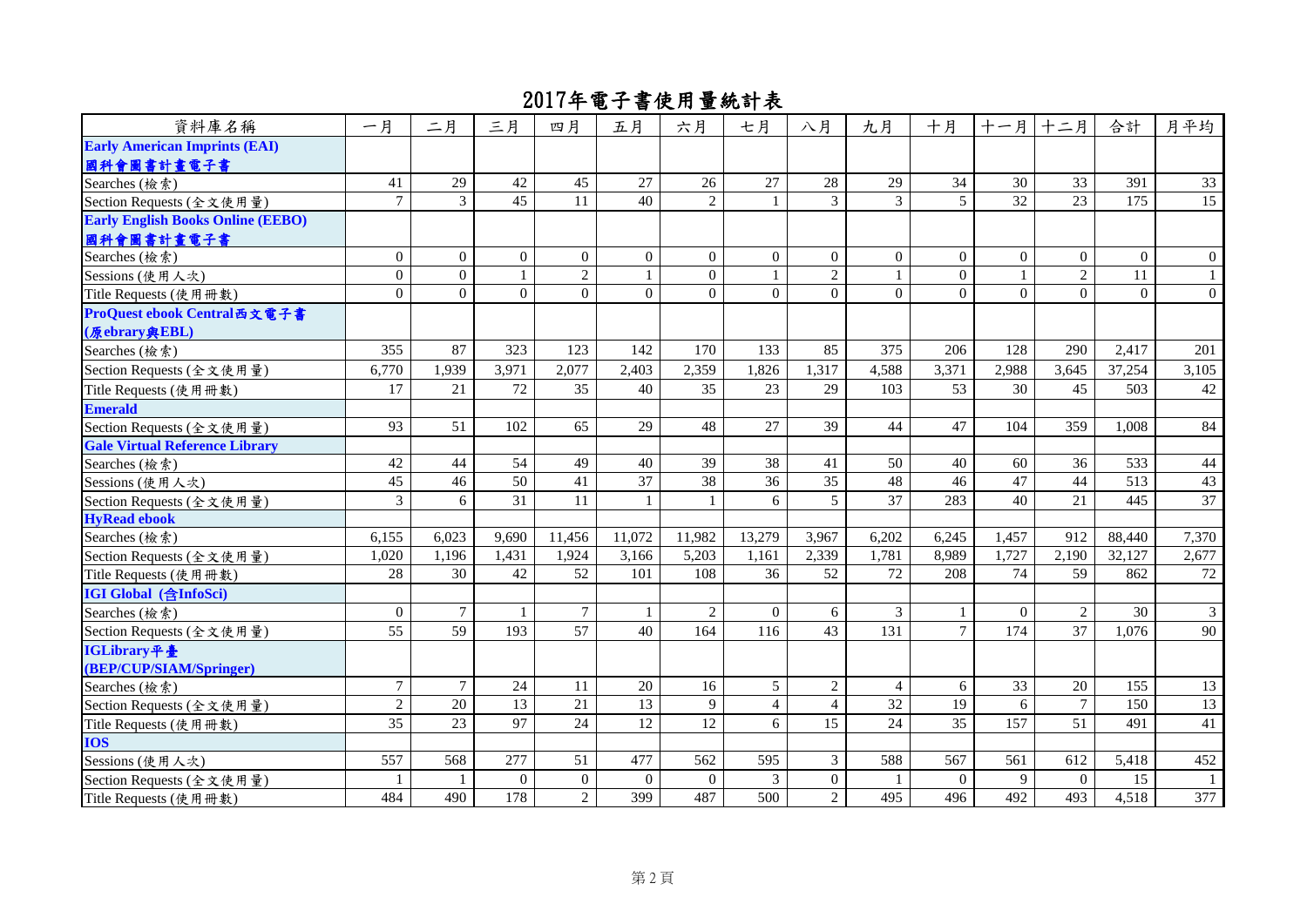| 資料庫名稱                           | 一月             | 二月              | 三月             | 四月              | 五月             | 六月             | 七月             | 八月             | 九月              | 十月              |          | 十一月 十二月        | 合計       | 月平均            |
|---------------------------------|----------------|-----------------|----------------|-----------------|----------------|----------------|----------------|----------------|-----------------|-----------------|----------|----------------|----------|----------------|
| L&B數位圖書館                        |                |                 |                |                 |                |                |                |                |                 |                 |          |                |          |                |
| Searches (檢索)                   | 72             | 176             | 142            | 76              | 94             | 88             | 73             | 67             | 99              | 113             | 120      | 71             | 1,191    | 99             |
| Title Requests (使用冊數)           | 46             | 110             | 88             | 40              | 56             | 46             | 44             | 29             | 49              | 53              | 66       | 33             | 660      | 55             |
| McGraw Hill 聯盟電子書(中西文)          |                |                 |                |                 |                |                |                |                |                 |                 |          |                |          |                |
| Searches (檢索)                   | 29             | 50              | 30             | 41              | 42             | 29             | 15             | 30             | 67              | 45              | 47       | 39             | 464      | 39             |
| Title Requests (使用冊數)           | 9              | 20              | 13             | 13              | 15             | 12             | 8              | 5              | 32              | $\overline{5}$  | 16       | $\mathbf{3}$   | 151      | 13             |
| <b>MyiLibrary</b>               |                |                 |                |                 |                |                |                |                |                 |                 |          |                |          |                |
| Searches (檢索)                   | 55             | 36              | 37             | 30              | 37             | 30             | 34             | 31             | 42              | 32              | 32       | 30             | 426      | 36             |
| Sessions (使用人次)                 | 608            | 581             | 533            | 197             | 170            | 404            | 125            | 192            | 358             | 258             | 163      | 160            | 3,749    | 312            |
| Section Requests (全文使用量)        | 1,102          | 1,186           | 1,052          | 481             | 1,117          | 1,823          | 952            | 1,818          | 2,801           | 1,866           | 1,504    | 1,073          | 16,775   | 1,398          |
| eBook Collection (EBSCOhost)    |                |                 |                |                 |                |                |                |                |                 |                 |          |                |          |                |
| (原NetLibrary電子書)                |                |                 |                |                 |                |                |                |                |                 |                 |          |                |          |                |
| Searches (檢索)                   | 13,149         | 9.670           | 21,211         | 17,322          | 17,693         | 15,719         | 13,001         | 10,028         | 15,524          | 21,480          | 21,675   | 23,296         | 199,768  | 16,647         |
| Sessions (使用人次)                 | 5,196          | 3,858           | 7.618          | 6,399           | 6.608          | 6,111          | 4,893          | 3,972          | 6,758           | 8,799           | 8,823    | 9.463          | 78,498   | 6,542          |
| Section Requests (全文使用量)        | 115            | 56              | 200            | 104             | 79             | 77             | 93             | 63             | 114             | 140             | 157      | 103            | 1,301    | 108            |
| Title Requests (使用冊數)           | 24             | $\overline{69}$ | 78             | $\overline{24}$ | 33             | 31             | 39             | 23             | $\overline{35}$ | $\overline{53}$ | 54       | 51             | 514      | 43             |
| Oxford Scholarship Online 聯盟電子書 |                |                 |                |                 |                |                |                |                |                 |                 |          |                |          |                |
| Searches (檢索)                   | $\overline{0}$ | $\overline{0}$  | $\overline{4}$ | $\overline{2}$  | $\mathfrak{Z}$ | 1              | $\overline{0}$ | 10             | $\overline{0}$  | $\theta$        | $\theta$ | $\Omega$       | 20       | $\overline{2}$ |
| Section Requests (全文使用量)        | 89             | 86              | 154            | 158             | 143            | 139            | 91             | 101            | 121             | 126             | 110      | 109            | 1,427    | 119            |
| OVID醫學主題電子書                     |                |                 |                |                 |                |                |                |                |                 |                 |          |                |          |                |
| Title Requests (使用冊數)           | $\overline{2}$ | $\overline{4}$  | $\overline{3}$ | 8               | 13             | $\mathfrak{Z}$ | 6              | $\mathfrak{Z}$ | 21              | $\mathbf{3}$    | 2        | 346            | 414      | 35             |
| Pubu電子書(考試用書)                   |                |                 |                |                 |                |                |                |                |                 |                 |          |                |          |                |
| Title Requests(線上閱覽種數)          |                |                 |                |                 |                |                |                |                |                 | 60              | 13       | $\overline{4}$ | 77       | 6              |
| 離線下載次數                          | 今年10月新訂        |                 |                |                 |                |                |                |                |                 | $\theta$        | $\theta$ | $\Omega$       | $\theta$ | $\overline{0}$ |
| Section Requests (書刊閱讀頁數)       |                |                 |                |                 |                |                |                |                |                 | 677             | 324      | 111            | 1,112    | 93             |
| SAGE eReference 聯盟電子書           |                |                 |                |                 |                |                |                |                |                 |                 |          |                |          |                |
| Searches (檢索)                   | 11             | 29              | 22             | 17              | 27             | $22\,$         | 19             | $\overline{7}$ | 27              | 37              | 65       | 26             | 309      | 26             |
| Section Requests (全文使用量)        | 16             | 18              | 17             | 14              | 23             | 67             | 66             | $\overline{3}$ | 69              | 81              | 79       | 66             | 519      | 43             |
| ScienceDirect 聯盟電子書             |                |                 |                |                 |                |                |                |                |                 |                 |          |                |          |                |
| Section Requests (全文使用量)        | 961            | 540             | 875            | 1,079           | 1,334          | 1,474          | 297            | 569            | 1,228           | 1,001           | 831      | 732            | 10,921   | 910            |
| SpringerLink 聯盟電子書              |                |                 |                |                 |                |                |                |                |                 |                 |          |                |          |                |
| Section Requests (全文使用量)        | 7,470          | 7,994           | 11,395         | 11,536          | 13,752         | 12,795         | 11,659         | 9,272          | 16,957          | 15,877          | 25,452   | 21,529         | 165.688  | 13,807         |
| <b>TAEBC Karger</b>             |                |                 |                |                 |                |                |                |                |                 |                 |          |                |          |                |
| Section Requests (全文使用量)        | $\tau$         | $\overline{0}$  | 5              | 6               | 2              | $\Omega$       | $\theta$       | 2              | $\overline{2}$  | 2               |          | 44             | 71       | 6              |
| TAO聯盟電子書                        |                |                 |                |                 |                |                |                |                |                 |                 |          |                |          |                |
| Searches (檢索)                   | 174            | 126             | 226            | 36              | 88             | 210            | 62             | 9              | 136             | 124             | 4        | 140            | 1,335    | 111            |
| Title Requests (使用冊數)           | 17             | 15              | 18             | 14              | 10             | 35             | $\mathbf{1}$   | $\overline{3}$ | 27              | 18              | 1        | 48             | 207      | 17             |